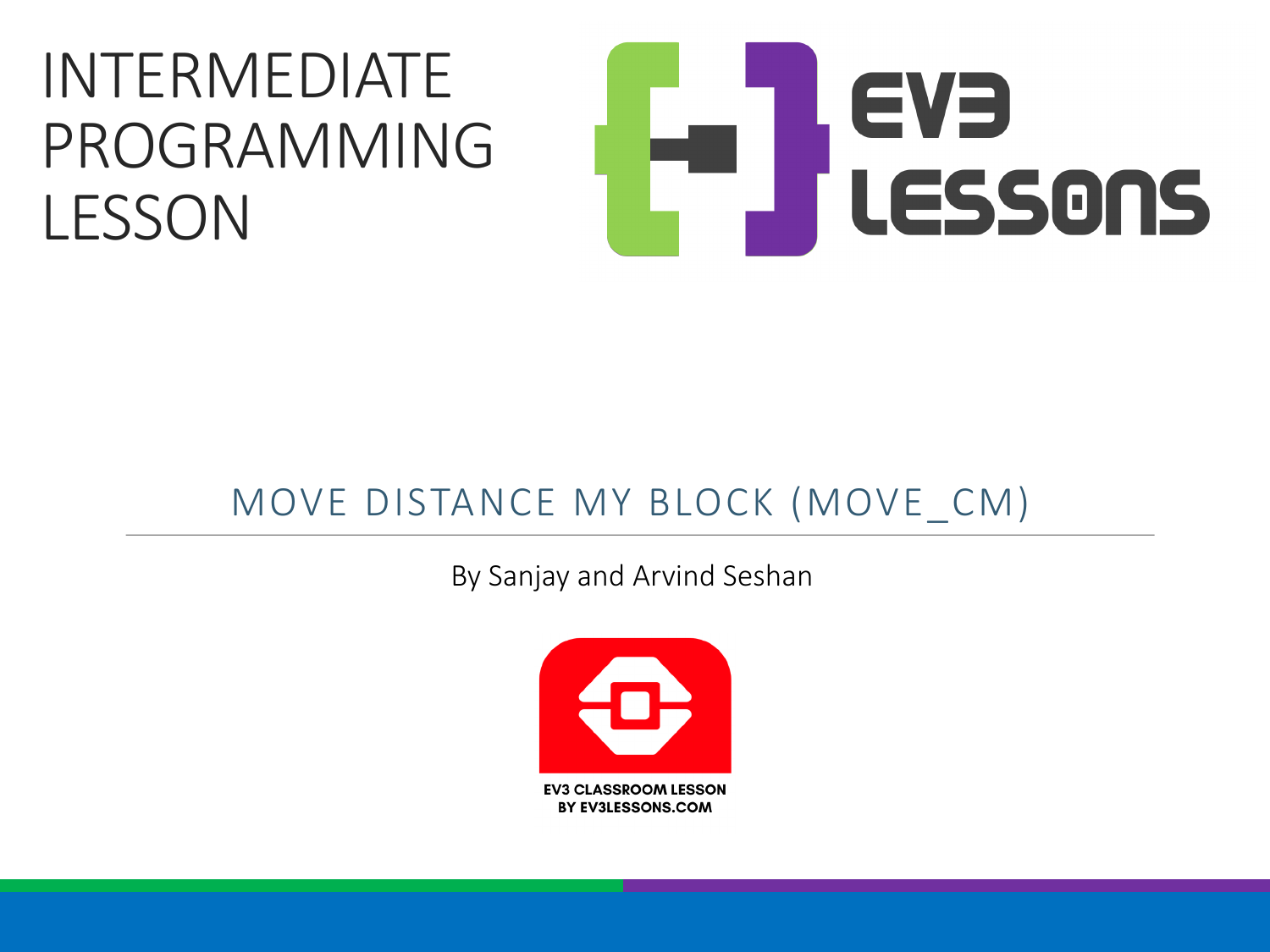### Lesson Objectives

- 1. Create a useful My Block
- 2. Learn why creating a My Block that takes measurements made with a ruler can be useful
- 3. Make a Move\_CM My Block

Prerequisites: Moving Straight, Port View, My Blocks with Inputs and Outputs, Math Blocks, Variables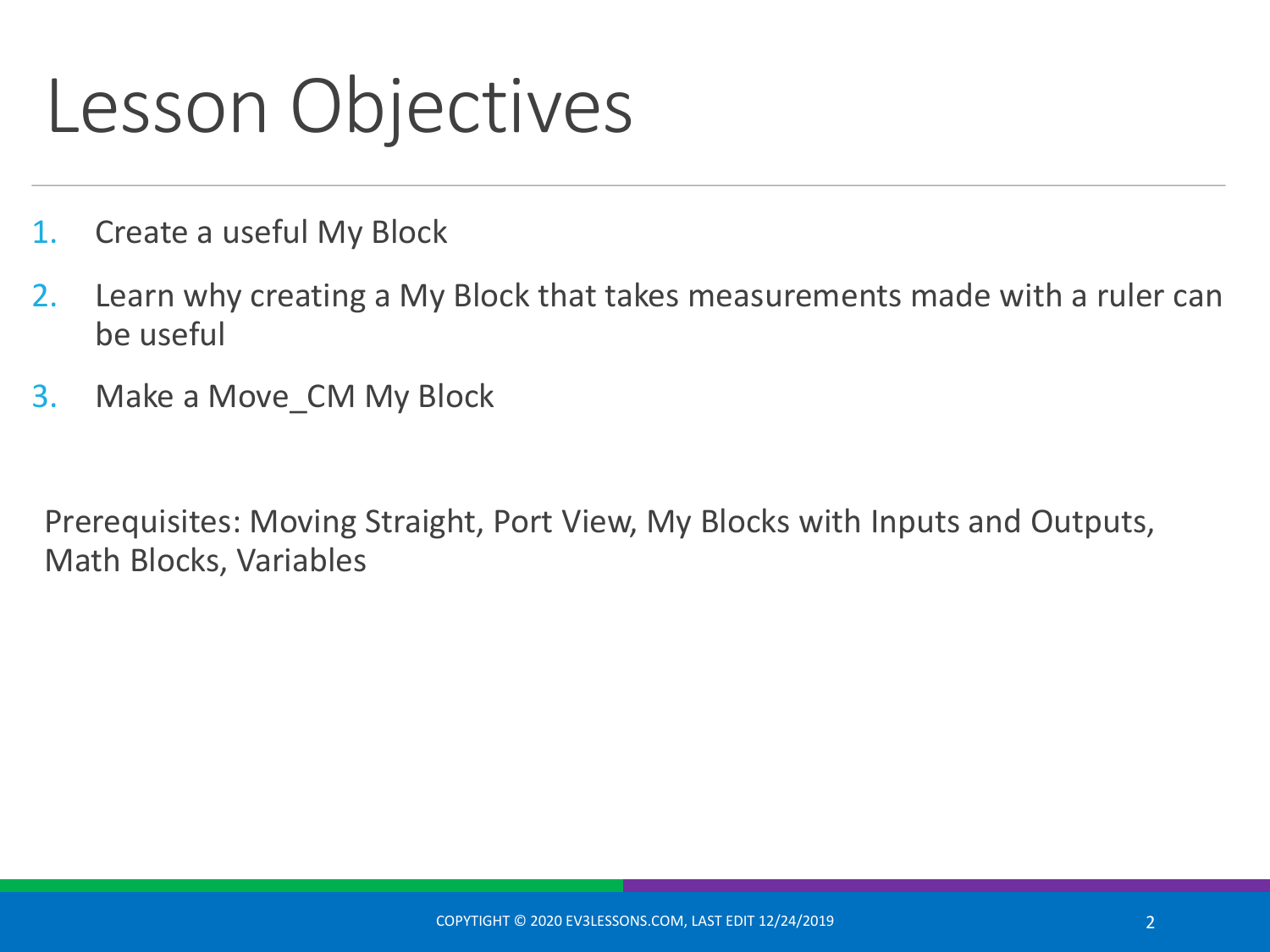# Why a Move Distance My Block?

Built-in move blocks will not take inputs (values) in centimeters or inches.

It is much easier to measure distance with a ruler than degrees or rotations.

If you change your robot design to have bigger or smaller wheels later on, you don't have to re-measure every movement of your robot

◦ Instead of changing distances in every single block you place, just go into your new Move Distance Block and change the value for how many inches/cm one motor rotation would take.

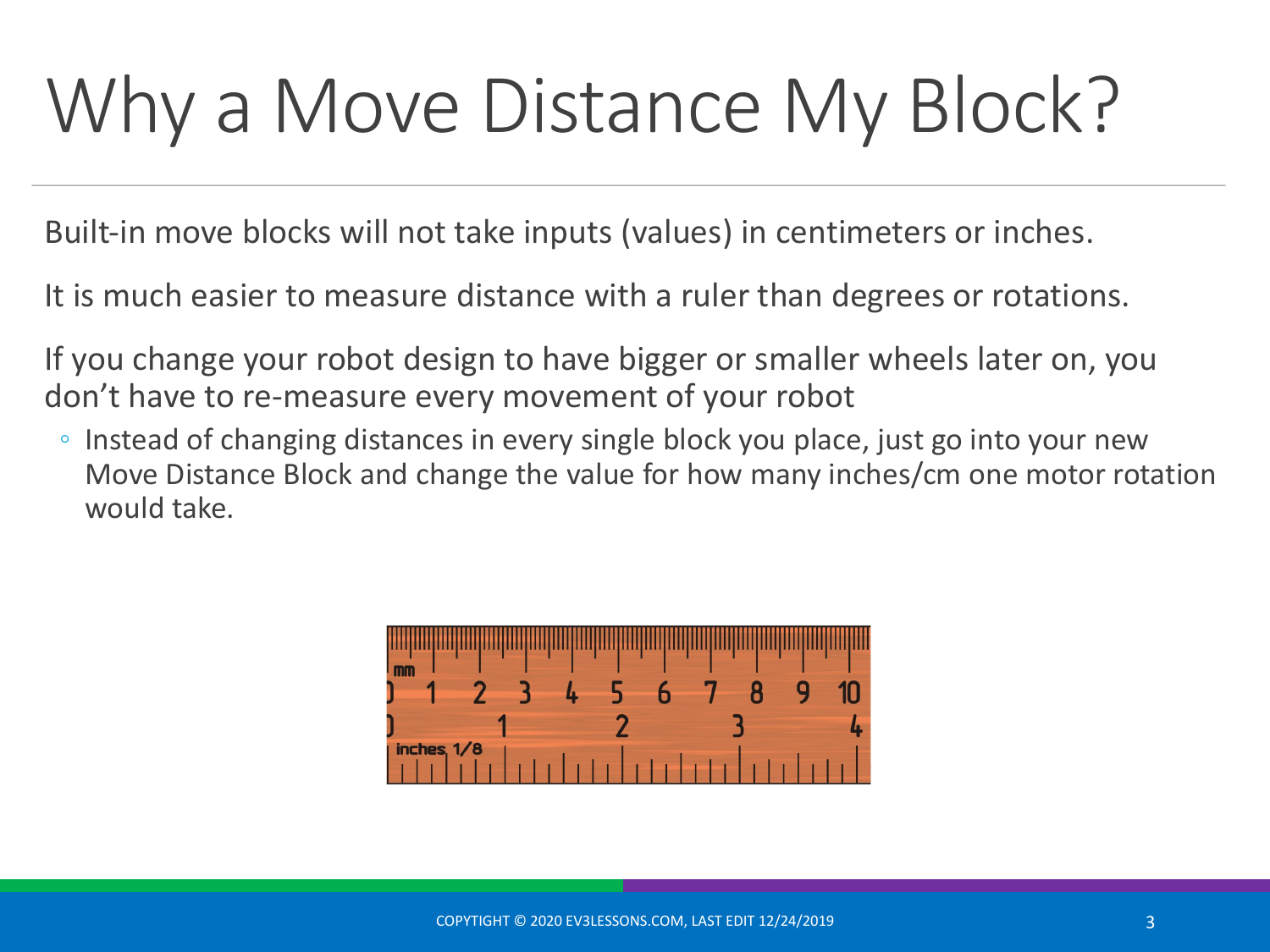# MOVE CM IN THREE EASY STEPS

**STEP 1:** Determine how many motor degrees your robot moves in 1cm

**STEP 2:** Create a Move\_CM My Block with 2 inputs – distance (CM) and speed (%)

**STEP 3: Define the Move CM My Block**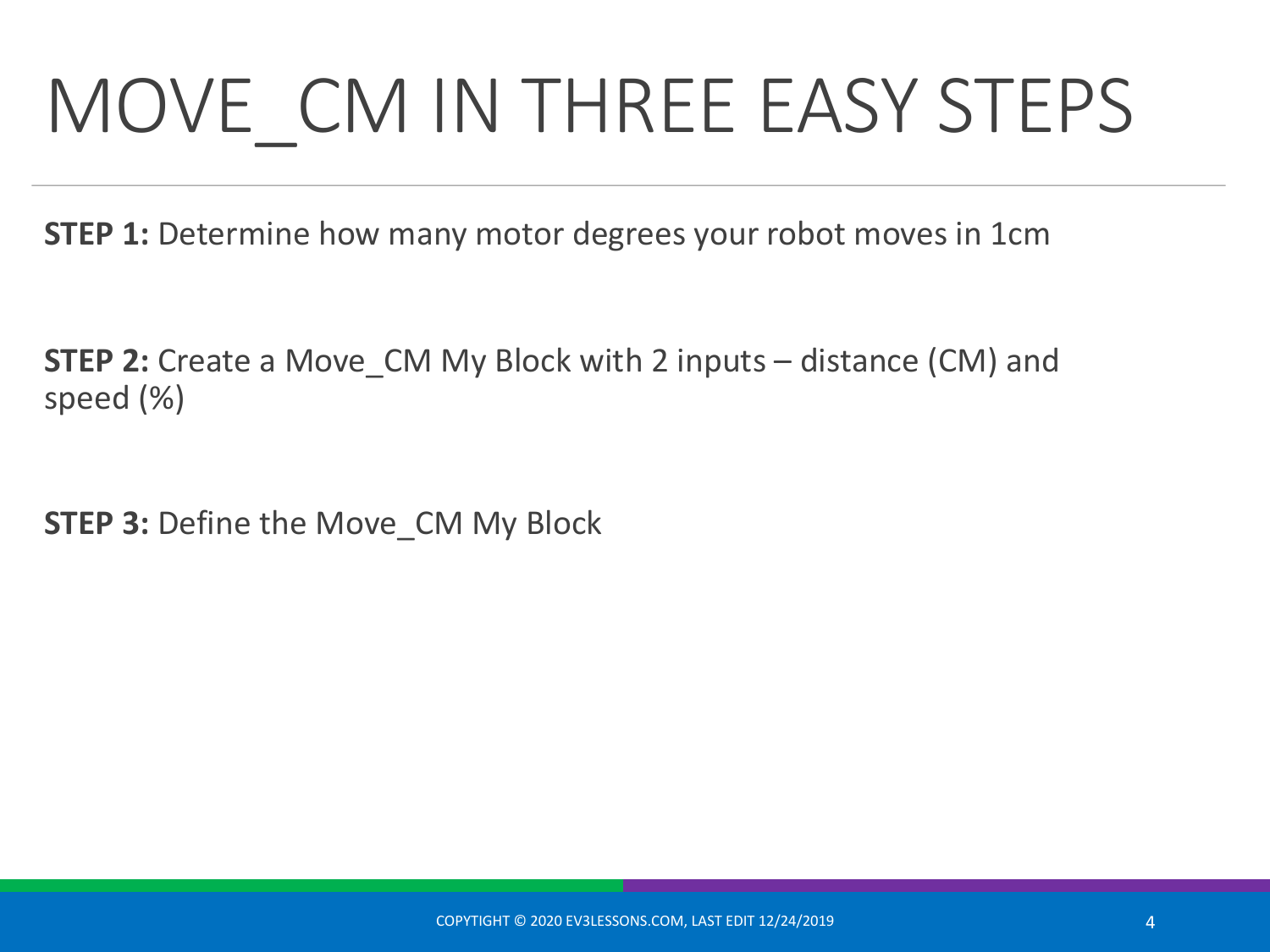### Step 1: How Many Degrees Does The Robot Move in 1 CM?

#### **Method 1:**

- 1. Look up the wheel size in mm printed on your tire and divide by 10 to convert to cm (because 1cm=10mm)
- 2. Multiply the answer in step 1 by  $\pi$  (3.1415...) to compute circumference
- 3. Divide 360 degrees by value from step 2. This computes degrees in 1cm since you travel one circumference in 1 rotation and 1 rotation is 360 degrees

#### **Example calculation using the standard EV3 Edu 45544 set wheels:**

- 1. EV3 EDU (45544) wheels are 56mm = 5.6cm in diameter
- 2. 5.6cm  $\times \pi = 17.6$ cm per rotation
- 3. 360 degrees  $\div$  17.6cm = 20.5 motor degrees per cm

Helpful chart with common LEGO wheels and their diameters.

http://wheels.sariel.pl/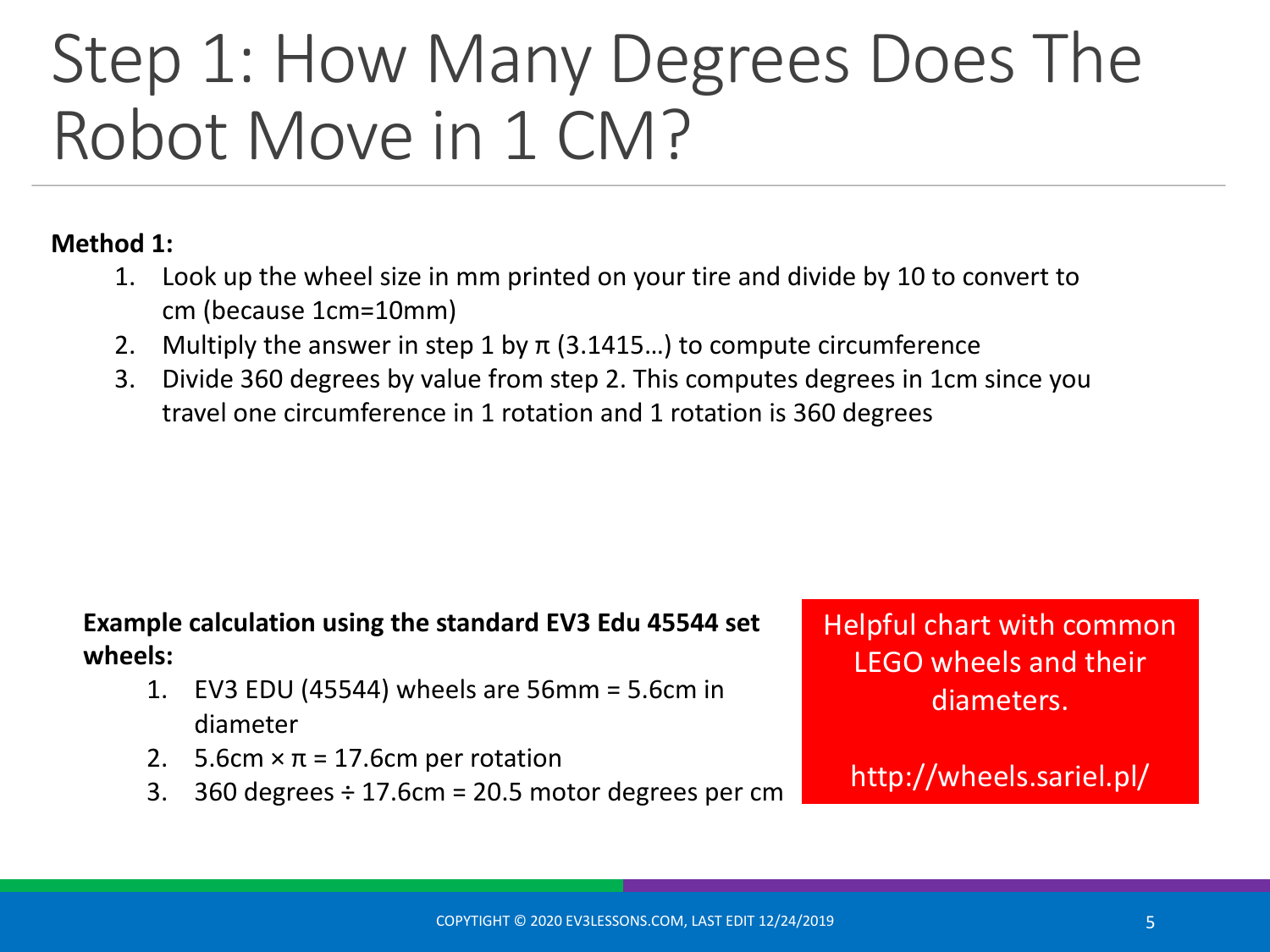### Step 1: Alternative Method

Alternate Method: Use Port View to find the Motor Degrees value. Use this method if you cannot find the diameter value printed on your wheel.

- 1. Put your ruler next to your wheel/robot at 0 centimeters (whatever part of the robot you use to align with 0, you should use to use to measure distance in step 2)
- 2. Roll your robot forward any amount of centimeters, making sure your robot does not slip.
- 3. Take the degree reading you see on the screen for the motor sensor and divide by the number of centimeters you moved (i.e. degrees measured/distance travelled)
- 4. The answer will be the number of degrees your robot's wheels turn in 1 centimeter.



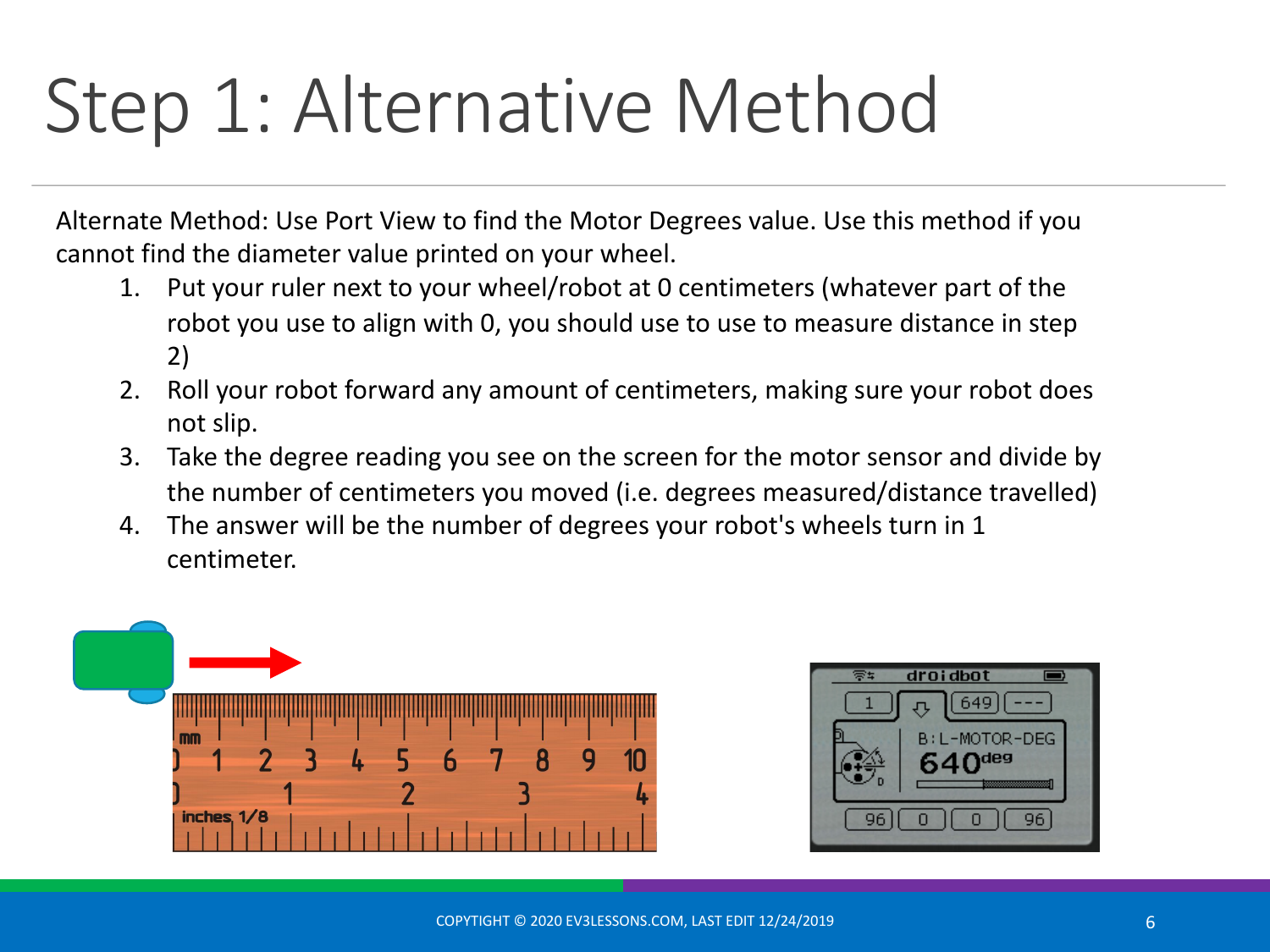### Step 2: Create a My Block with 2 Inputs



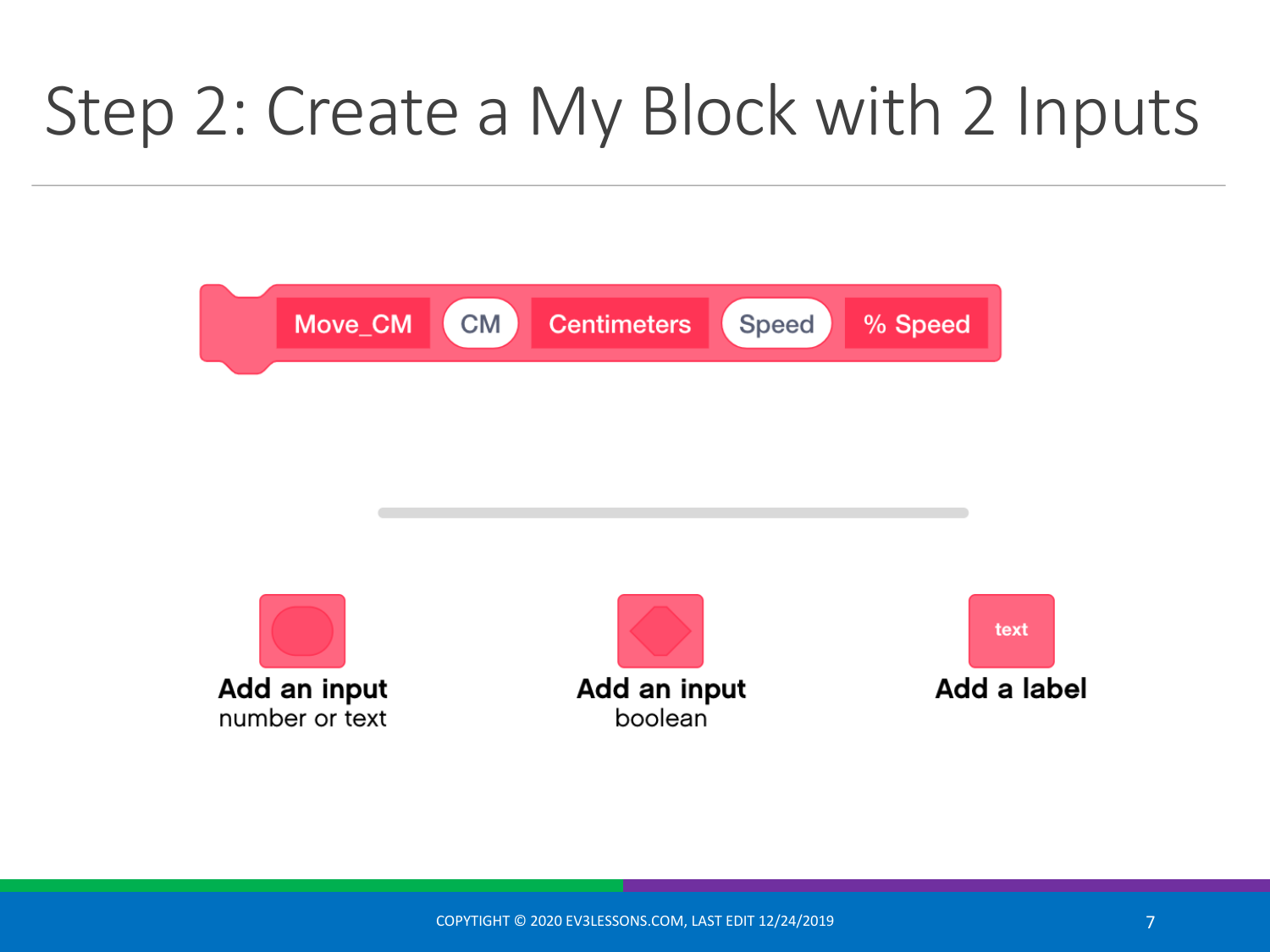# Step 3: Define the My Block

Use a Multiplication Math Block to Calculate the number of degrees the robot will move in 1CM

- Drag the CM input into the first parameter of the math block
- In the second parameter of the math block, enter the number of degrees your robot moves in 1 CM. (For Droidbot, this is 20.5)

Add a Moving Block under the define block

Place the Math Block in the distance parameter and the Speed input in the % Speed Parameter

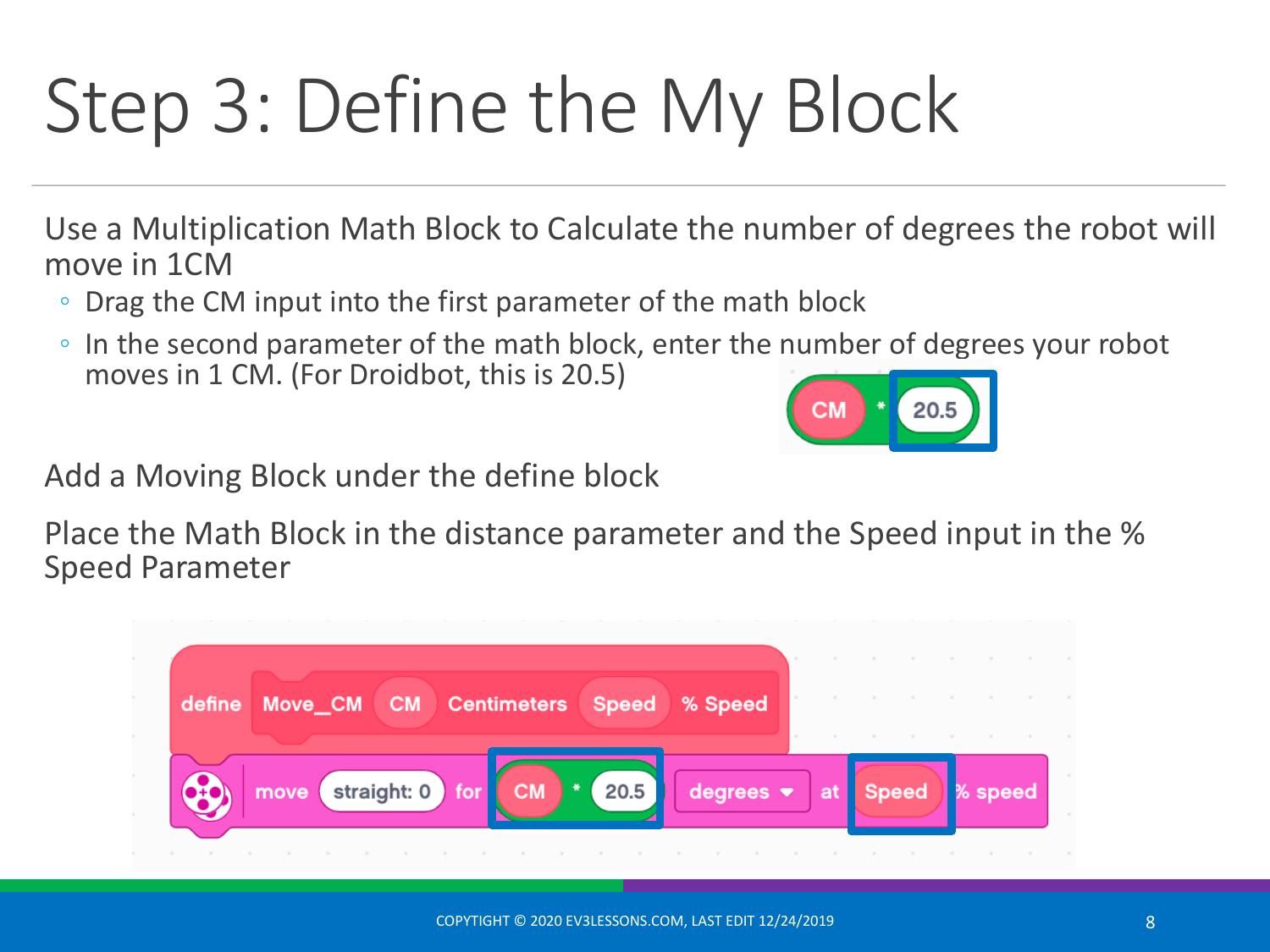### Step 4: Use the My Block

Now, when you drag the block into your programming canvas, you just need to enter the number of CM you want the robot to move and the speed it should move at.

In the example below, the robot will move 10CM at 50% speed

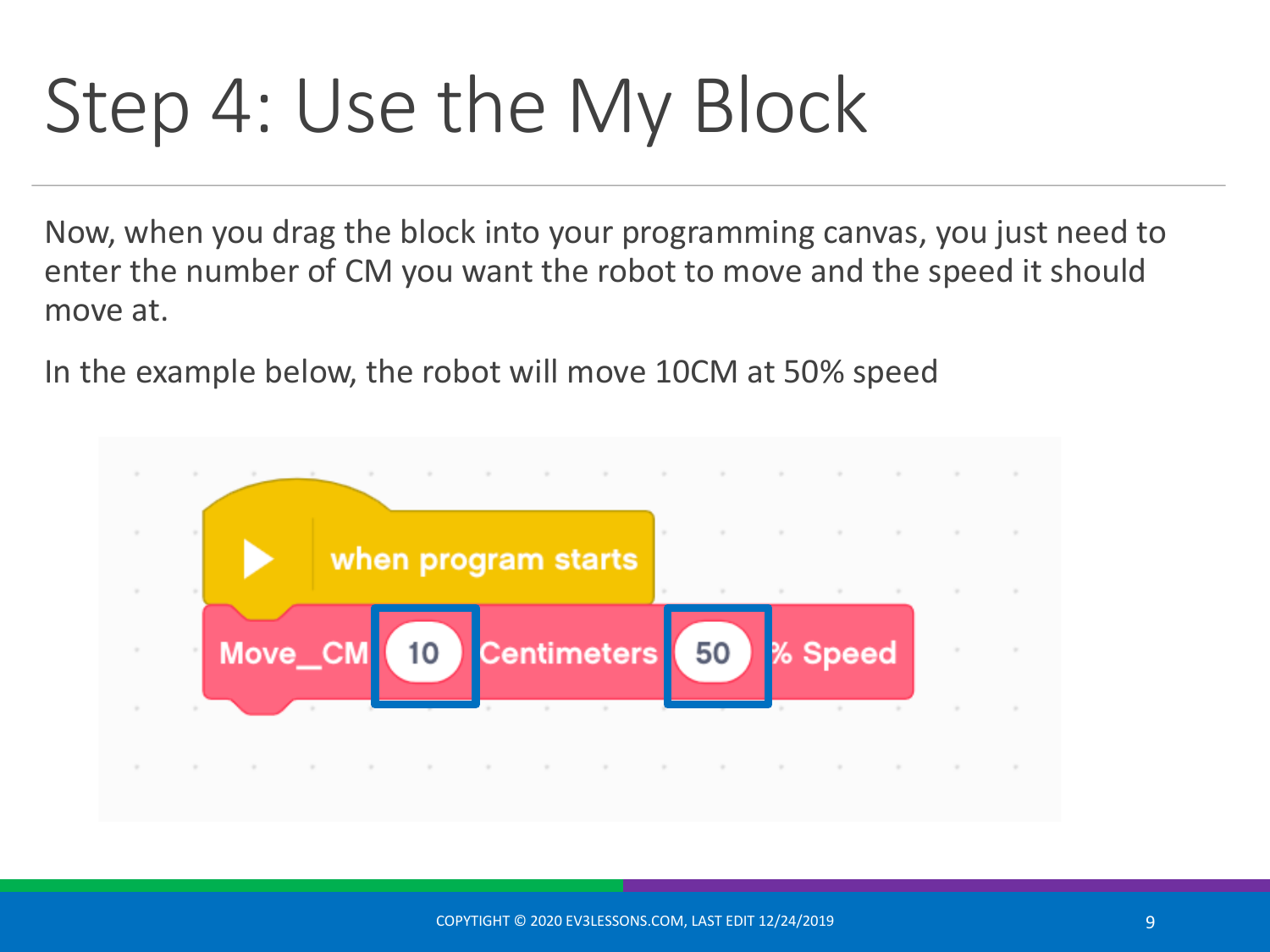# Reusable Move CM Block

The same Move\_CM My Block is used for two different moves. One moves forward 10cm at 50 % speed and the other moves backwards for 20cm at 100 speed. By changing the inputs, we can reuse the My Block.

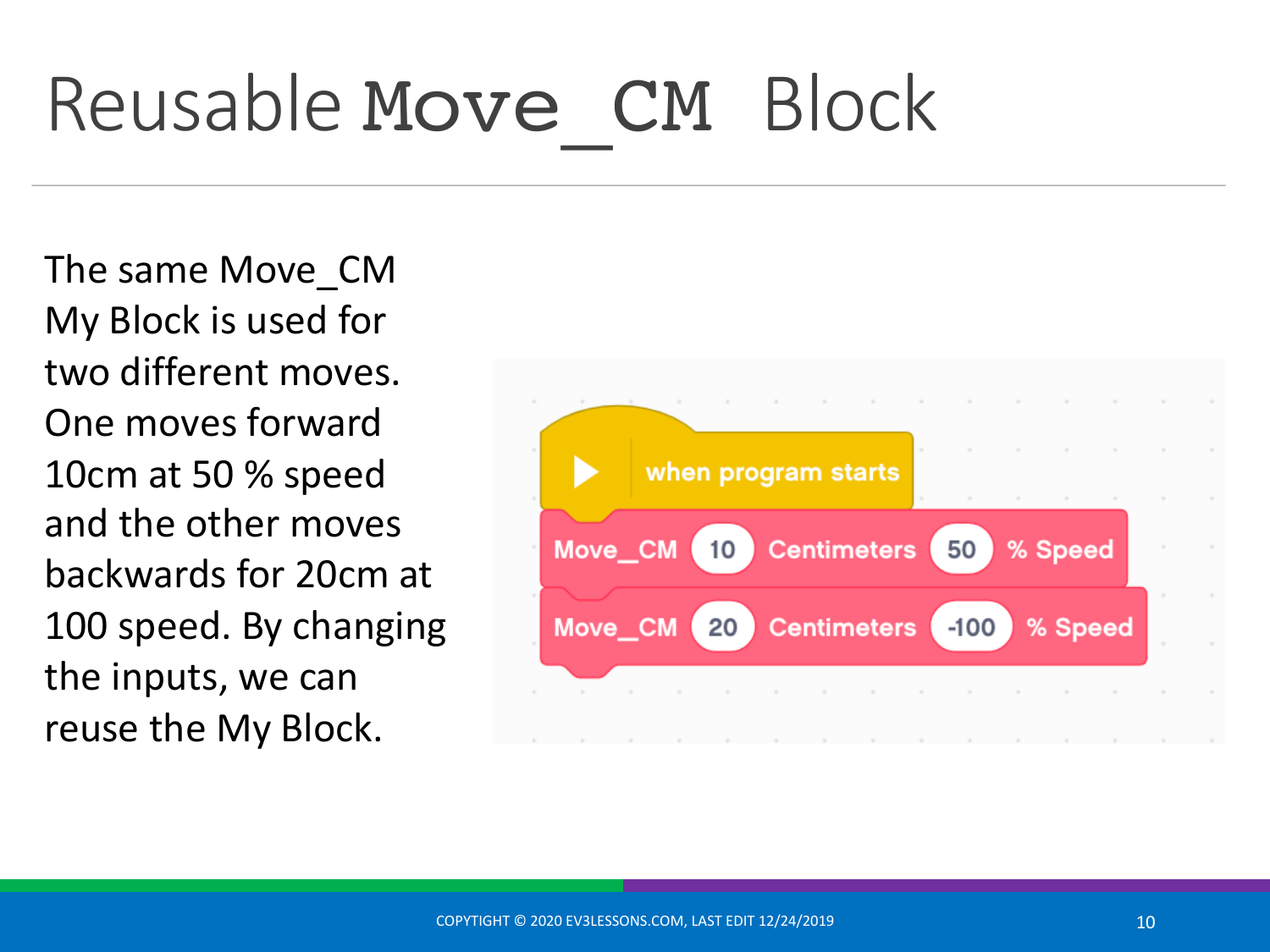### Discussion

Why is a Move CM My Block useful?

◦ You can measure distances in centimeters and input this number into your block instead of programming in degrees or rotations

Will changing the inputs in one copy of Move CM impact another copy of it?

◦ No. That is exactly why a My Block is useful. You can use the same block multiple times, each time using a different number for power and centimeters (or any other parameter you set up).

Can you alter a My Block after it is made?

◦ Yes. Right Click on the My Block and click Edit.